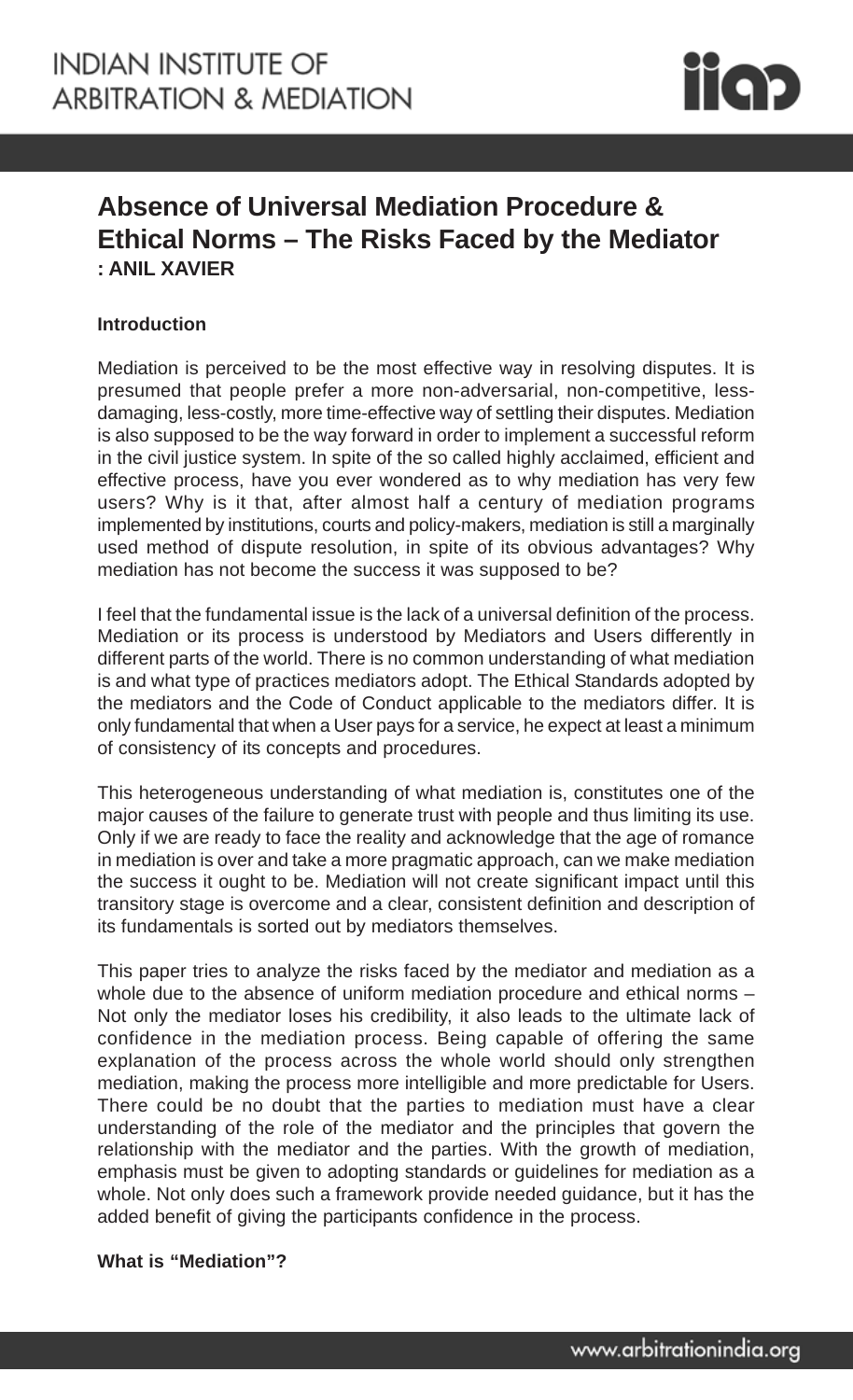

Recently a party, who had earlier participated in a mediation proceeding before me, met me at a function. He told me that he had attended another mediation proceeding a few weeks earlier and described the practice of mediation that he had experienced there. He asked me whether it was really mediation. He told me that he was uncomfortable with the practice and certainly would not attempt to use the process again for any of his disputes.

This is not a solitary case. These types of queries are clearly eye openers for anyone who advocates the process and advantages of mediation.

What is really mediation? *Black's Law Dictionary* defines mediation as a private informal dispute resolution process in which a neutral third party, the mediator, helps disputing parties to reach an agreement. *World Intellectual Property Organisation (WIPO)* defines mediation as a non-binding procedure in which a neutral intermediary, the mediator, assists the parties in reaching a settlement of the dispute.

But it is interesting to note that there is no common understanding of what mediation is and that there is no consistent body of practices with respect to mediation.

In fact Michael Leathes had tried to address this problem during 2011 in one of his articles<sup>1</sup>, where he said, "Every mediation institution has its own definition. Most are 20 to 60 words strung in segmented, sometimes complex, sentences. Many – though not all – service providers tend to see the world more through their own private lenses than from the vantage point of their customers. They wind up describing what they do, rather than properly defining mediation itself. Consequently, they unwittingly limit what mediation is, or could be, by virtue of the narrow zone within which they operate."

In 2012, Michael<sup>2</sup> updated his article to reflect stakeholder comments and proposed definition of mediation as "*negotiation facilitated by a trusted neutral person*".

But the problem still continues. There still seems to be no uniform practice as to the "facilitated negotiation by the trusted neutral person". You find different types and modes of "mediation" being offered in different parts of the world, which the User finds difficult to digest.

When we define "mediation" as facilitated negotiation, it means self-determination by the parties and the voluntary character of the process. Then how do we classify mediation processes where the parties are forced to attend and take part against their own will and processes where the parties cannot decide over the issues or where a decision is suggested to or imposed on them?

We also have to understand that there is a difference between "mediation" and "intercession". According to the *Oxford Advanced Learner's Dictionary*, to intercede means "to speak to somebody in order to persuade him to show pity on somebody else or to help settle an argument". Don't we see mediators conducting "mediations"

<sup>1 &</sup>quot;*Stop Shoveling Smoke! Give Users a Classic Definition of Mediation*" by Michael Leathes - Director of the International Mediation Institute (IMI)

<sup>2</sup> Supra 1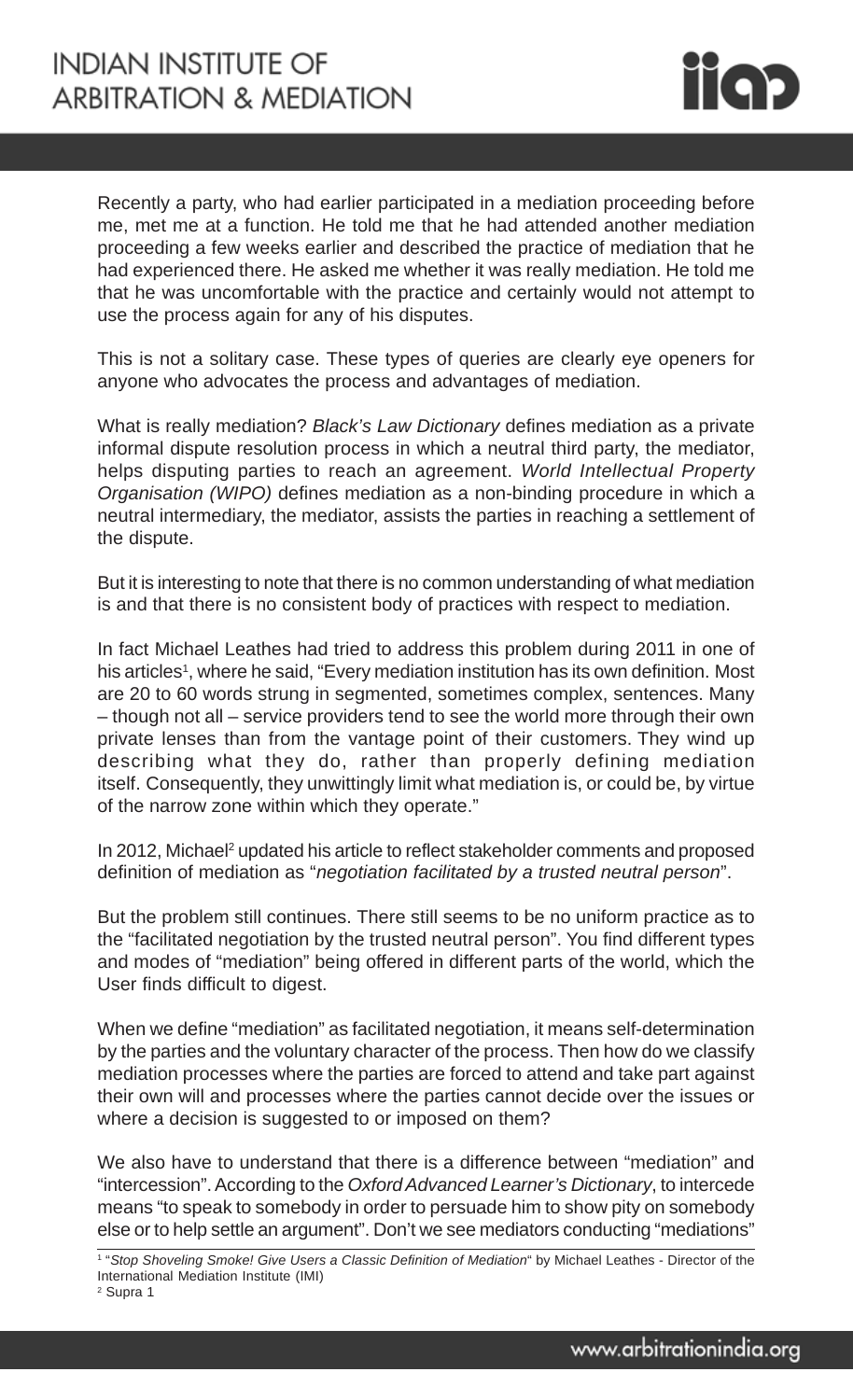

as per this definition? We have also seen in many mediations and also during many conferences where mediation is described as persuading parties to "give and take" and arrive at a settlement. I think this process is more akin to "broking" and the mediator is equated to a "broker" (which incidentally also has a dictionary meaning "negotiator" or "middleman"). Are we undermining the process and status of mediation?

# **Promoting Mediation – Outcome?**

In spite of the fact that even after almost four decades<sup>3</sup> of active mediation promotion activities by policy-makers, organisations, mediators and courts, mediation could still claim only a negligible share in the dispute resolution options, in spite of its obvious advantages. Mediation has definitely not become the success it was supposed to be.

The prime reason for the initial kick-start of Mediation as evolved in the 1976 Roscoe Pound Conference<sup>4</sup> was mainly the increasing costs of litigation and delay in judicial resolution. But, as I have mentioned earlier, the age of romance in mediation is over. From the very beginning, mediation was promoted as the best answer to over-crowded courts and expensive lawsuits. If that be so, if more Judges are appointed and efficient court management system is introduced to bring down the time lag, why should people opt for mediation? Doesn't mediation have something more to offer? Promoting mediation comparing it with the faults and drawbacks of judicial resolution may not hold good any more. Many mediation promoters have opined that putting mediation under the banner of ADR – referring it as "Alternative Dispute Resolution" is one of the causes of hindering the growth of mediation as it would presuppose that something else is the "primary" dispute resolution method and therefore ADR should be termed as "Appropriate Dispute Resolution". One of the strong reasons for redefining the same has been the argument that mediation is the appropriate dispute resolution process for many disputes, which cannot be obtained by any other methods of dispute resolution processes. If that be the case, then we need to promote mediation on its own merits rather than depending on comparison with other modes.

The statistics of the use of mediation vis-à-vis litigation/arbitration seems to indicate that the promoters of mediation has failed to convince the Users the merit, advantages and credibility of mediation and take full advantage of its potential. As mediators, we always complain that the public is unaware of the process, that lawyers tend to discourage it and that mediation is not regarded as a serious profession. When the promoters of mediation themselves cannot agree on a common definition of mediation and a uniform process of mediation, it would be harsh to blame that Users are ignorant and unaware of the obvious advantages of mediation.

# **Taking Charge – The Wrong Way**

<sup>3</sup> Taking the "*National Conference on the Causes of Popular Dissatisfaction with Administration of Justice*" conducted in 1976, popularly known as the Roscoe Pound Conference, where the modern mediation concept was evolved and developed.

<sup>4</sup> Supra 3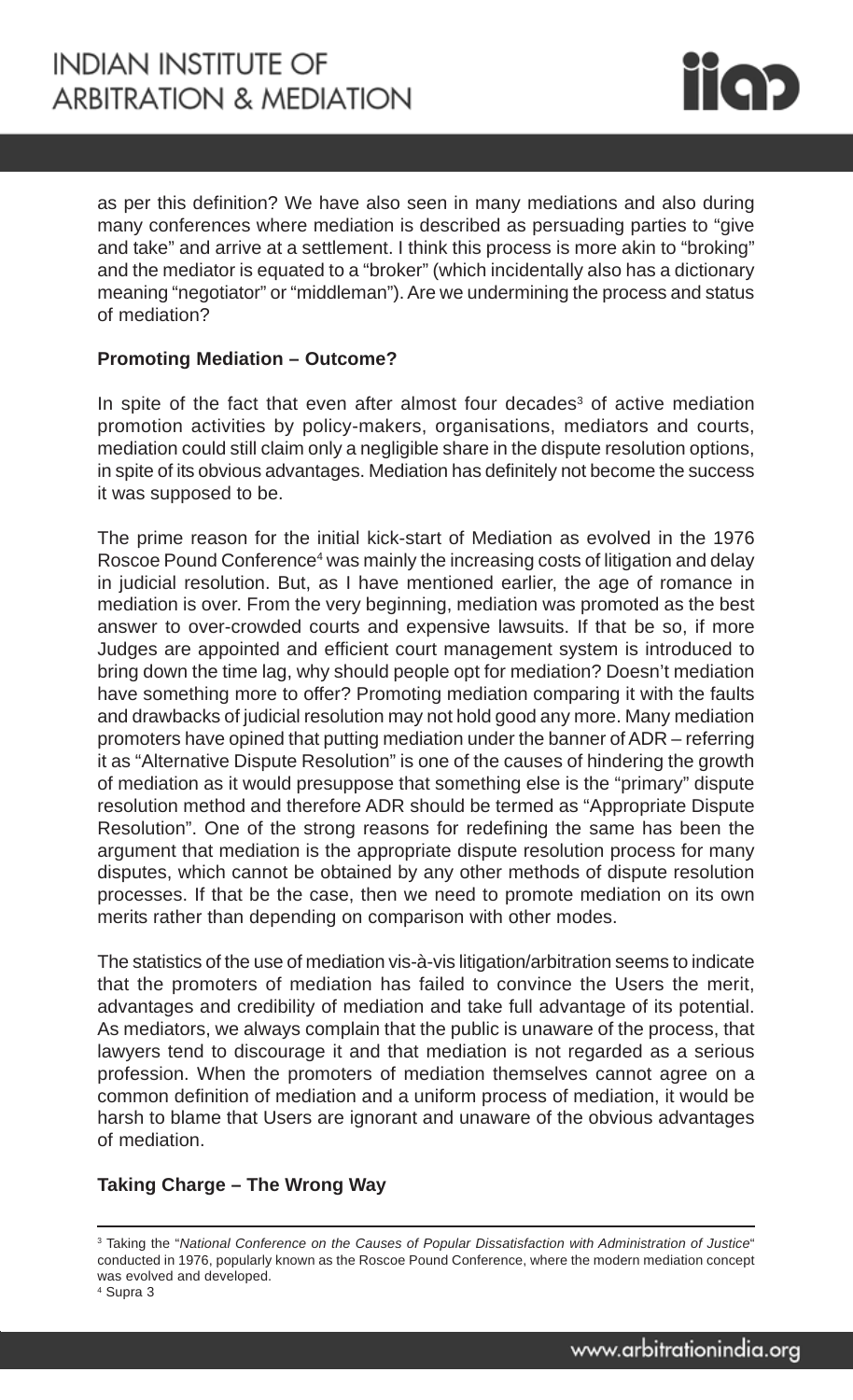

The proponents of mediation know that mediation process is cost-saving, timeeffective, confidential and user-friendly. As mediators and mediation proponents we always felt that the bright future of mediation is imminent, but found it to be frustratingly out of reach. We found it rather strange that the people are reluctant to use methods of dispute resolution other than the regular litigation and they seem to be unreceptive to the benefits they get when opting for mediation! Mediators and its proponents thought that Users have to taste the process of mediation to know its advantages. This probably led to the idea of mandatory use of mediation.

Of course, it led to the increased use of court-sponsored mediations and more people used the process. But did it really serve the purpose? Did the "tasting" of "mediation" prompt the Users to try mediation again without compulsion?

First of all the idea of mandatory mediation is an oxymoron. Isn't it irrational and illogical to compel people to negotiate, if they are not willing to do it voluntarily? Secondly, who is promoting this? Either the mediators themselves or the policy makers or courts who want to bring down court docketing. Wouldn't it sound like a self-serving argument? Forcing people to get to mediation by rules and regulations makes it a mockery of the definition of self-determination by the parties and the voluntary character of the process.

#### **Wrong Notion**

Sending people to mediation because courts are over-crowded is not exactly the wisest strategy in promoting mediation. Advocating mediation as cost-effective has also misfired. I think both these strategies have failed. It sends the message that mediation is a cheaper alternative to "serious" justice, therefore a service designed for those who cannot afford the costs of litigation. "Cheap" always sends out a message that it is of inferior quality. It may also convey a meaning that these are for cases of no importance for the courts or society. When we say mediation is "cheaper" and recommend mediation because the court is "overcrowded", we are in fact relegating mediation to a status of inferior quality. Even though we all like to believe that we are civilized and reasonable, we have our own egos. We are failing to understand that for parties involved in a dispute, their dispute is important and when they really feel entitled to something or want something badly, costs are of no concern.

This could be the reason that mediation is primarily associated and considered by people as a method of resolving family disputes, neighbourhood disputes and community disputes and do not consider it as a process of resolving serious contractual or business dispute.

# **Identifying Pitfalls**

How do we make Users believe that mediation is the best available option for resolving their disputes? I think we require a serious brainstorming session among the mediators, institutions and users! The proposal by the International Mediation Institute<sup>5</sup> to have another Global Pound Conference, to put *inspiration* back into mediation and stimulate real growth, seems to be a wonderful idea.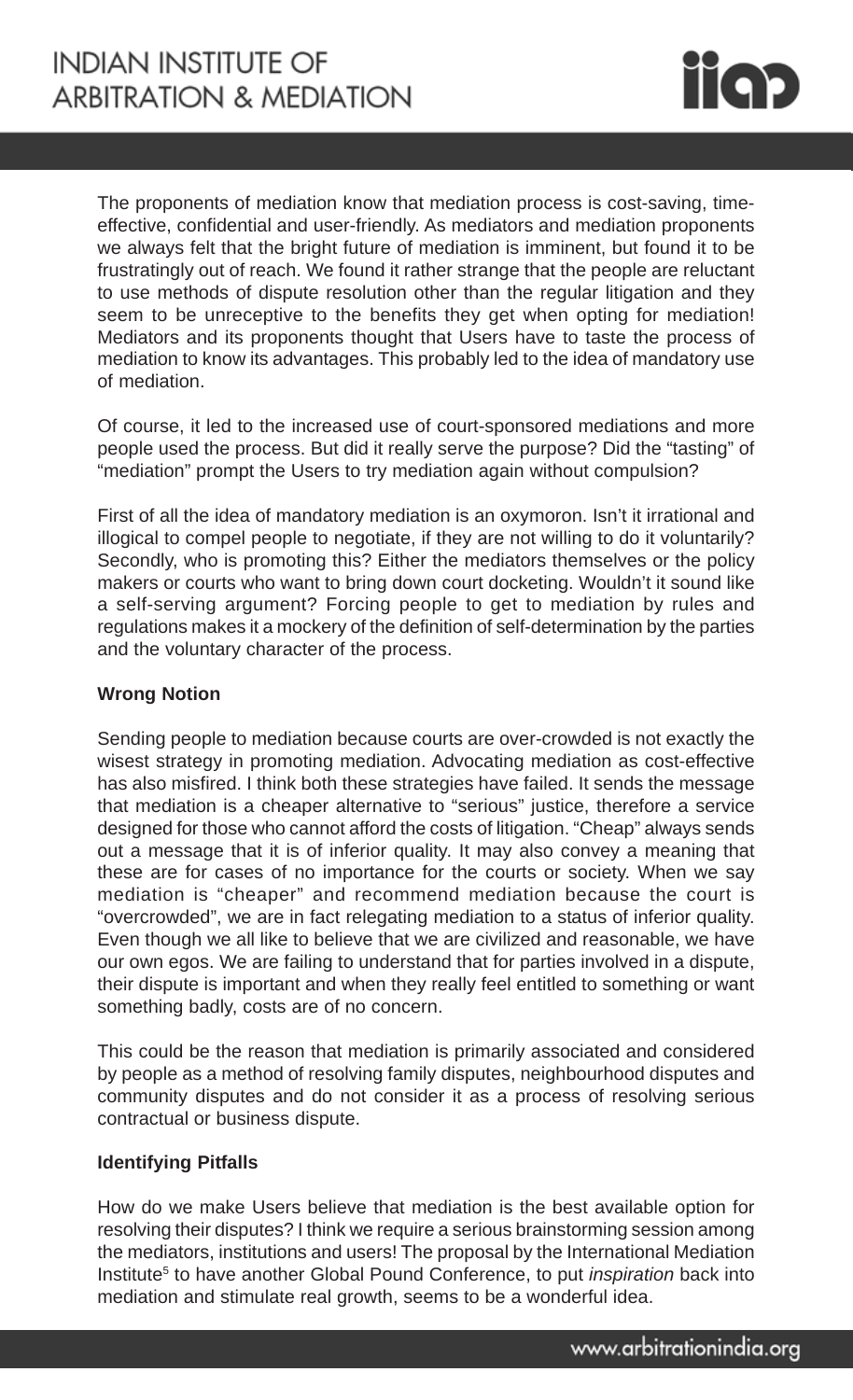

I think we need to identify the pitfalls. In spite of all the so-called drawbacks of the litigation system, why do people still opt for it? In the court system, there is an established structure which the people are aware of – resolution of dispute according to pre-determined rules of law by judges who are appointed and trained by a system and under an established code of conduct. Vis-à-vis mediation – there is no common definition of mediation, there is no regulation affecting the appointment or code of conduct of the mediators, there is no clear regulation for disciplinary proceedings against any misconduct or fraud committed by any mediator. It is only natural for people to want to seek recourse in a system that is transparent, unambiguous and professional.

It is true that mediation is voluntary and non-binding. Does it mean that the process has to be left free from all types of regulations and the mediators are to be left to themselves to perform according to their own moral and ethical standards? It is true that mediation is confidential and nothing is kept on record, except the final settlement agreement that is entered into between the parties. Does it mean that there need be no professionalized system of appointment, agreed mediation procedure, agreement to mediate etc.?

# **Risks Faced by the Mediator**

The fact that even after four decades of practice of mediation, we are still unable to have a universal definition of the process, practice procedures and ethical norms, is not only a threat to the development of mediation as an effective, trust worthy and acceptable dispute resolution process, but also pose great risks to mediators.

Recently, in India, a person who acted as a mediator in a financial dispute between a company and some of its investors was arrested by the Police based on a complaint given by some of the investors. According to the Police, the person attended several meetings with the investors and representatives of the company and played a major role to settle the matter and his role is highly suspicious and there is possibility of his involvement in the abetment of the fraudulent transaction and cheating. Obviously the "mediator" because of the "confidential" nature of the process did not have any record to show that he was appointed as a "mediator". Fortunately for him, the High Court quashed the complaint on some other technical ground<sup>6</sup>.

#### **Changing the Scenario**

As I mentioned earlier, we need to have a serious brainstorming to find out the answers to change the present scenario. A paradigm shift is necessary. I am unable to put forth any foolproof suggestions. But I may put forth my thoughts for your consideration.

<sup>5</sup> "*Time for Another Big Bang in Alternative Dispute Resolution - The World Needs a Global Pound Conference*" by Michael Leathes, Deborah Masucci

<sup>&</sup>lt;sup>6</sup> The details of the case and the name of the parties and mediator are not disclosed due to confidentiality issues. The case happened in North India and the High Court passed the order in 2013, quashing the complaint based on some irregularity in the First Information Report (FIR), without going into the merits of the case.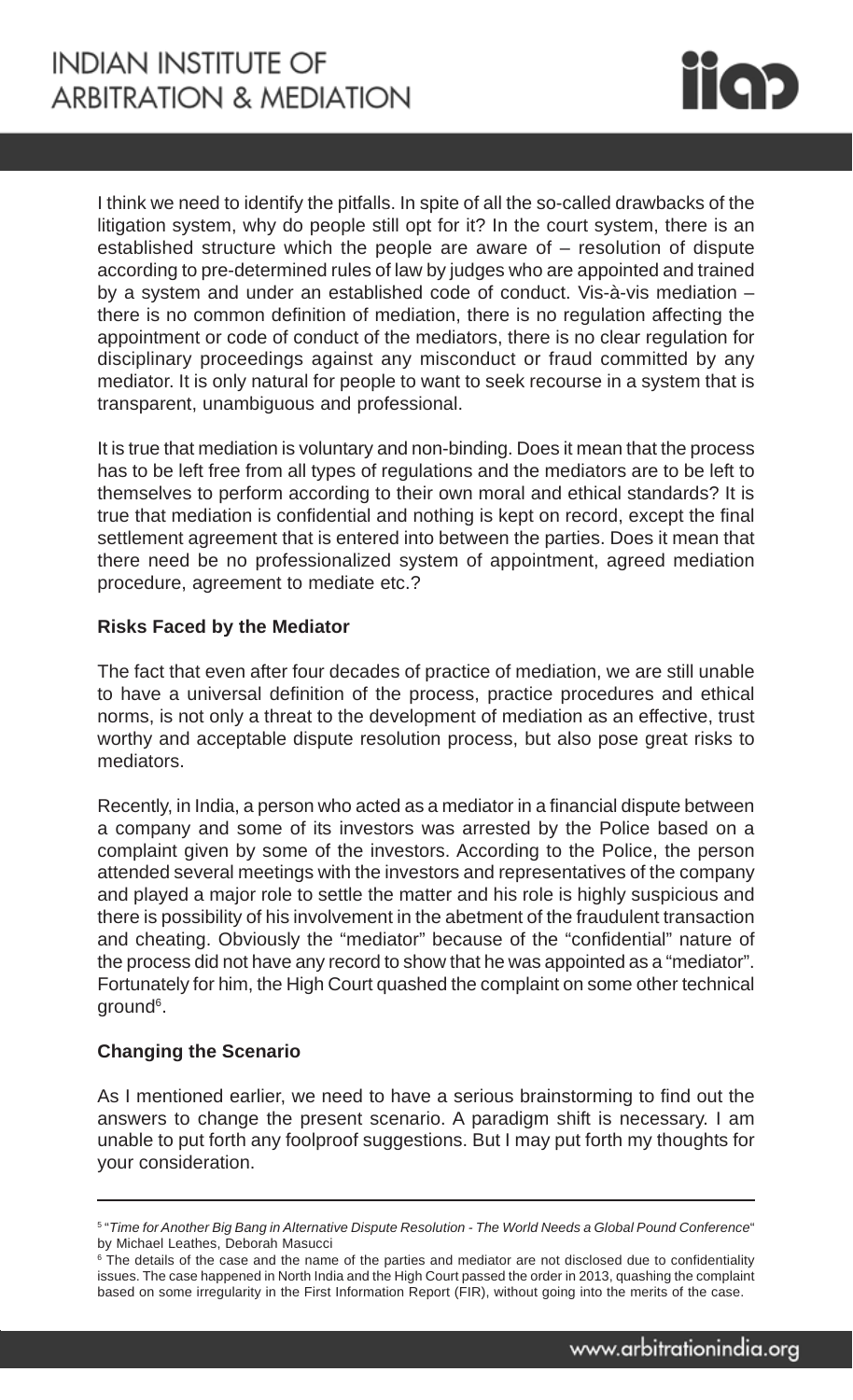I think the primary requirement is to have a uniform and universal definition of mediation and its process – fine tune and refine the process to stand on its own merit, rather than advancing its values comparing it with other dispute resolution methods.

When we term mediation as "Appropriate" Dispute Resolution, we should highlight the advantages of its merits. Rather than having an adjudication based on "positional-based" laws and rights, resolution is achieved by maximizing mutual gain by an "interest-based" process. Particularly in international arena, where common law and civil law systems exist, adjudication becomes a particularly complex issue. Dispute resolution on an international level requires a flexible forum, which can accommodate the principles of all parties concerned and where the culture and traditions of the parties are taken care of. This is possible only in a mediation process.

The current way of describing mediation as a process where the mediator helps the parties "attempt" or "try" to settle the dispute on a mutually acceptable manner, is unhelpful for the cause – conveying to the Users doubts as to whether a certain result can be achieved. Why should someone opt for a method and trust and pay someone who is just going to "try" or "attempt" for a settlement. As mediators, we have to "deliver" and not "try" or "attempt" and the "delivery" is to "facilitate negotiation for resolution". The difference between "settlement of dispute" and "resolution of dispute" needs to be clarified. Settlement – is more akin to using pain killers and band aids to relieve the pain and stop the bleeding. Stop taking the pain killers or remove the band aids and the pain and bleeding may very well resume. The word itself – settlement – implies a less than satisfying notion of accepting less than you hoped for – you settled (for less). Resolution is different. It implies completion; its goal is to resolve the matter. If settlement treats the symptoms and stops the bleeding and pain, the goal of dispute resolution is to find out the underlying causes and seeds of the problem and cure the disease. There is permanence and thoroughness to dispute resolution – cure the ailment; solve the problem. Mediation is the only dispute resolution mechanism which helps resolution. It is the only process which focuses on needs, empowerment, restructure perspectives or relationships and seeks to resolve not only the underlying problem, but adds value – in fact dispute is considered as an opportunity.

We should not overlook that the human trait of vengeance and ego is ingrained in our DNA, whether we like it or not. A "peripheral agreement" or a "give and take" gospel of mediation settlement may not hold good for all disputes. Even though we behave civilized and reasonable, our first instinct when we have a dispute is to retaliate against the party who has wronged, rather than to reconcile with that party. In commercial or business disputes, parties need to get a "gain" out of the process. Highlighting the "compromise" factor in mediation may have a negative impact and the party will hesitate to opt for mediation as it gives out the signal of "weakness". The mediated outcome should maximize the gain for both parties, as far as possible. The in-built training received by lawyers to act as "gladiators" in litigation has to be overcome. The role of lawyers participating in mediation and the concept of mediation advocacy has to highlight the expertise of the lawyers in negotiation skills and advising the parties to maximize their mutual gain by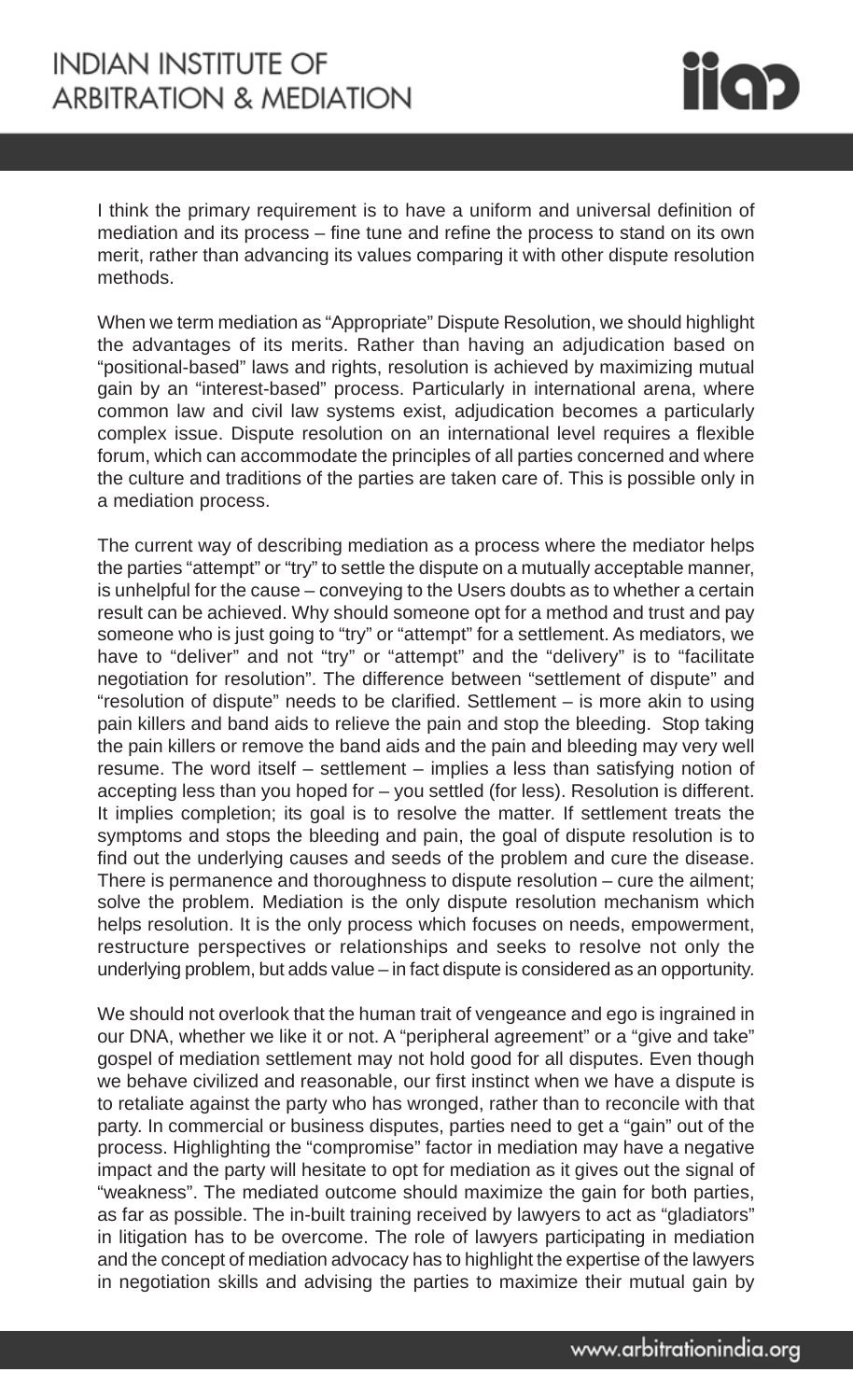

identifying innovative options. I think this would take away the basic resistance of lawyers towards mediation. At present their role is relegated secondary to the party and their trait of professional ego is hurt. A leading lawyer is unwilling to attend as a mediation lawyer in a mediation proceeding. Once their role as a professional, having expertise in principled negotiation, bringing out maximum gain for the parties, is restored, I feel there would be more encouragement and support from the lawyer community towards mediation.

Similarly the credibility, acceptability and respect for the mediator is an important factor. As I had mentioned earlier, in case of a judicial resolution, in spite of all its so called drawbacks, people still have faith in the system mainly because of the faith they repose on the judges, who are apparently selected, appointed and trained by an accepted system. When the concept of court-annexed mediation was introduced in India, we found a rush of mediators coming in. Most of them were known failures in their profession and wanted to try their success in the new profession. This naturally undervalues the mediation process itself. There is a need for accredited training, evaluation, certification and continued assessment of the mediators, to maintain high quality standards. This not only reposes faith on the mediators, but also enhances the credibility of the mediation process.

The next requirement is to have a uniform and universal regulation mechanism. The mediation process has to be uniform throughout the world – adopting standards or guidelines for mediation as a whole. I do agree that there would be cultural and regional differences in the approach. But any party opting mediation anywhere in the world should experience identical process. The parties to mediation must have a clear understanding of the role of the mediator and the principles that govern the relationship. We need to have accepted mediation quality standards, codes of professional conduct and disciplinary processes to apply and enforce them.

A clear framework with professional standards, not only improves the quality of mediation and mediators, but also has the additional benefit of giving the Users confidence in the process.

# **Initiating Leadership**

With the growing interest in mediation by courts, organisations, mediators and policy makers regionally or country-wise, mediation standards and guidelines have been developed by various courts and organisations in various regions. This is also equally risky as lack of standards. As opined by Michael<sup>7</sup> while defining mediation by service providers, where they tend to see the world more through their own private lenses, the localized standards and guidelines are also made according to their own ends, which in some cases means nullifying precisely those characteristics of mediation, setting up criteria for training and certification, designing codes of conduct and rules of procedures, which may be contrary to standards and guidelines made elsewhere.

<sup>7</sup> Supra 1